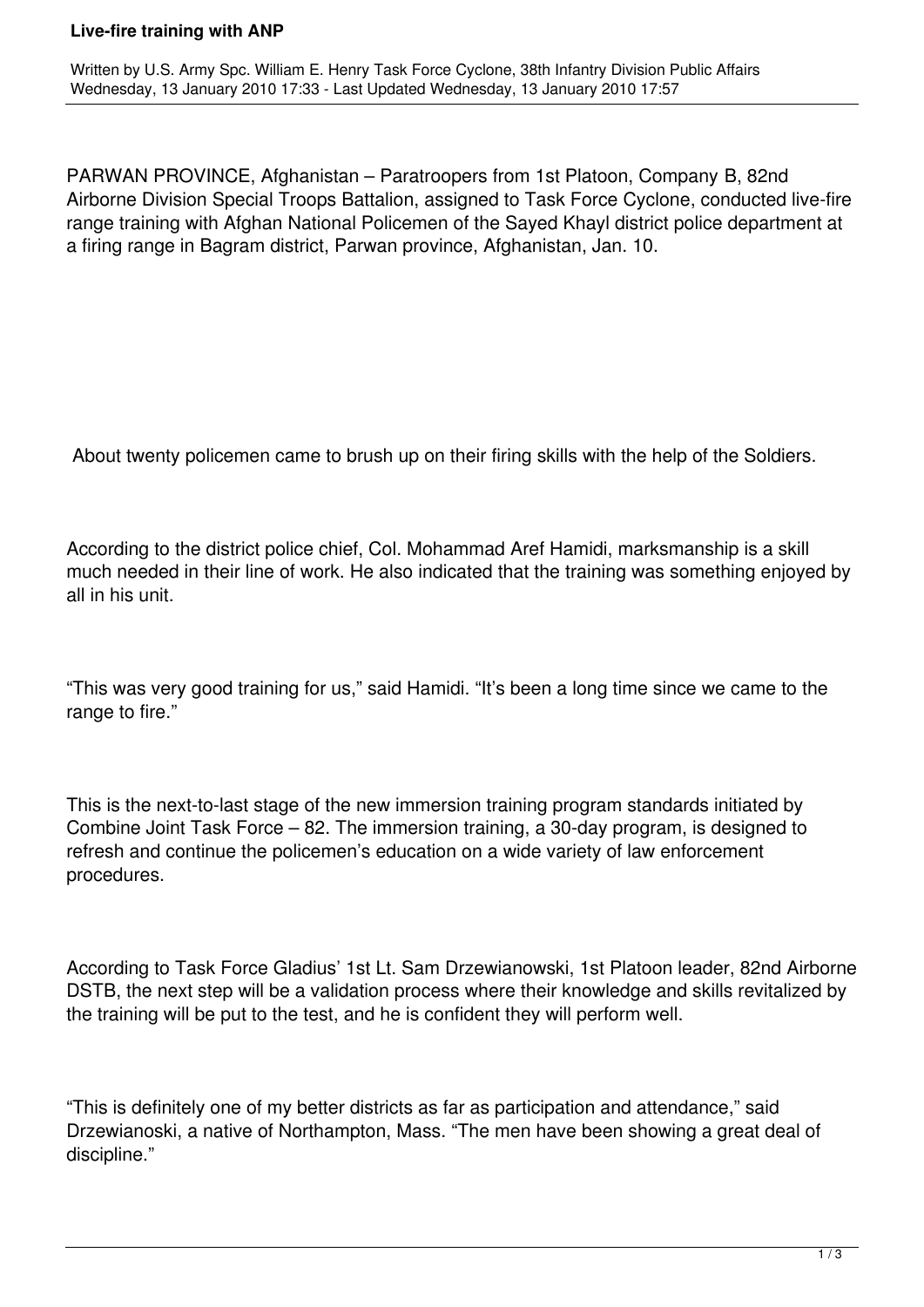## **Live-fire training with ANP**

Drzewianoski said the training has been a great experience for his younger Soldiers of 1st Platoon.

"The younger Soldiers in my platoon have progressed a lot teaching for the classes and going over materials," said Drzewianoski. "We take what we know and learned from American classes and put that together with what we know and learned from being over here."

Through this unique training relationship, Drzewianoski, his fellow Paratroopers and the ANP have developed a comradeship with each other.

"My Soldiers have done really well and bonded with the ANP," said Drzewianowski. "The police in this district have been the most vocal during the training scenarios, adding their own perspective to the training."

Hamidi had similar thoughts on working with the Soldiers of the group.

"We appreciate the Coalition Forces, they do the training nicely. I am very happy for the team who trained my men, they are good people," said Hamidi. "They work hard like the Army, but they behave like our friends."